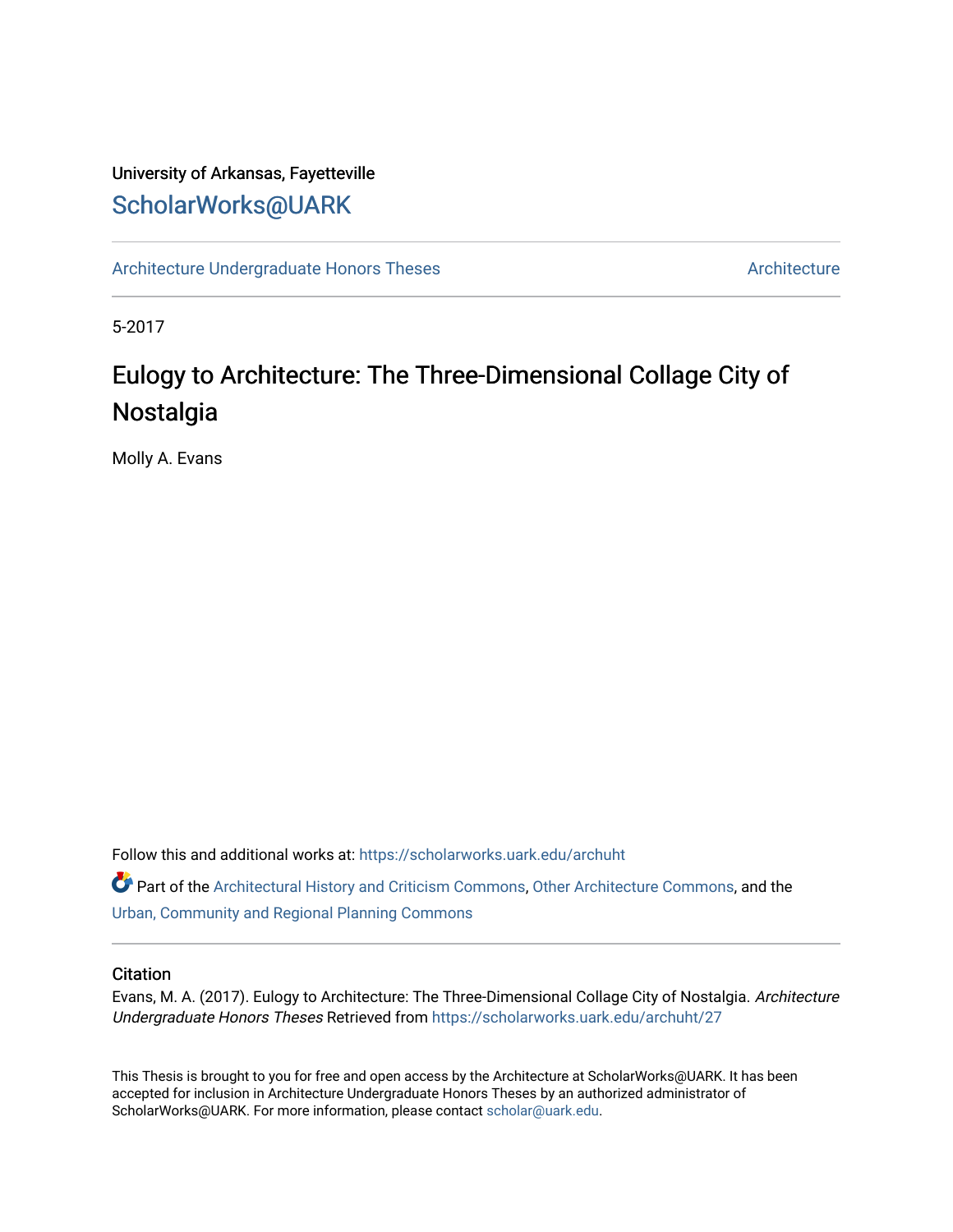Eulogy to Architecture: The Three-Dimensional Collage City of Nostalgia

A thesis submitted in partial fulfillment of the requirements of the Honors Program of the Department of Architecture in the School of Architecture, University of Arkansas

Molly Evans

Thesis Committee:

Chair: Frank Jacobus, Architecture

Member: Russell Rudzinski, Architecture

Member: Dr. Edward Minar, Philosophy

Fall 2016 Design Thesis

"Fairy Tales" Competition Entry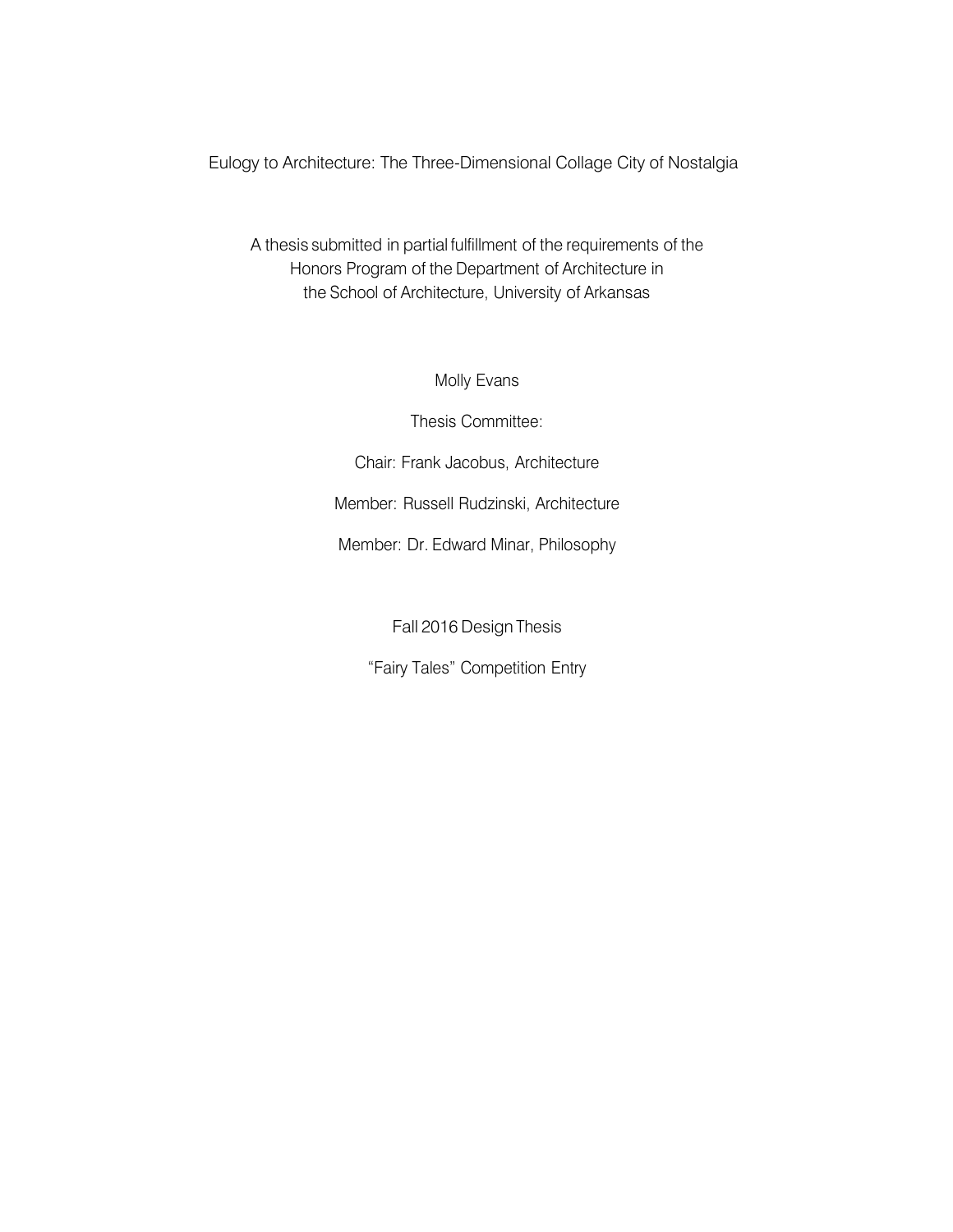### Table of Contents

| Introduction                     | 3              |
|----------------------------------|----------------|
| Phase 1                          | $\overline{4}$ |
| <b>Initial Process</b>           | $\overline{4}$ |
| <b>Contained Population</b>      | $\overline{5}$ |
| Feasibility of Space Habitation  | 8              |
| Phase 2                          | 9              |
| Competition                      | $\mathsf 9$    |
| Utopia                           | $\mathsf 9$    |
| Data Government                  | 10             |
| City Governed by Virtual Reality | 13             |
| Phase 3                          | 14             |
| <b>Final Product</b>             | 14             |
| Narrative Process                | 15             |
| Bibliography                     |                |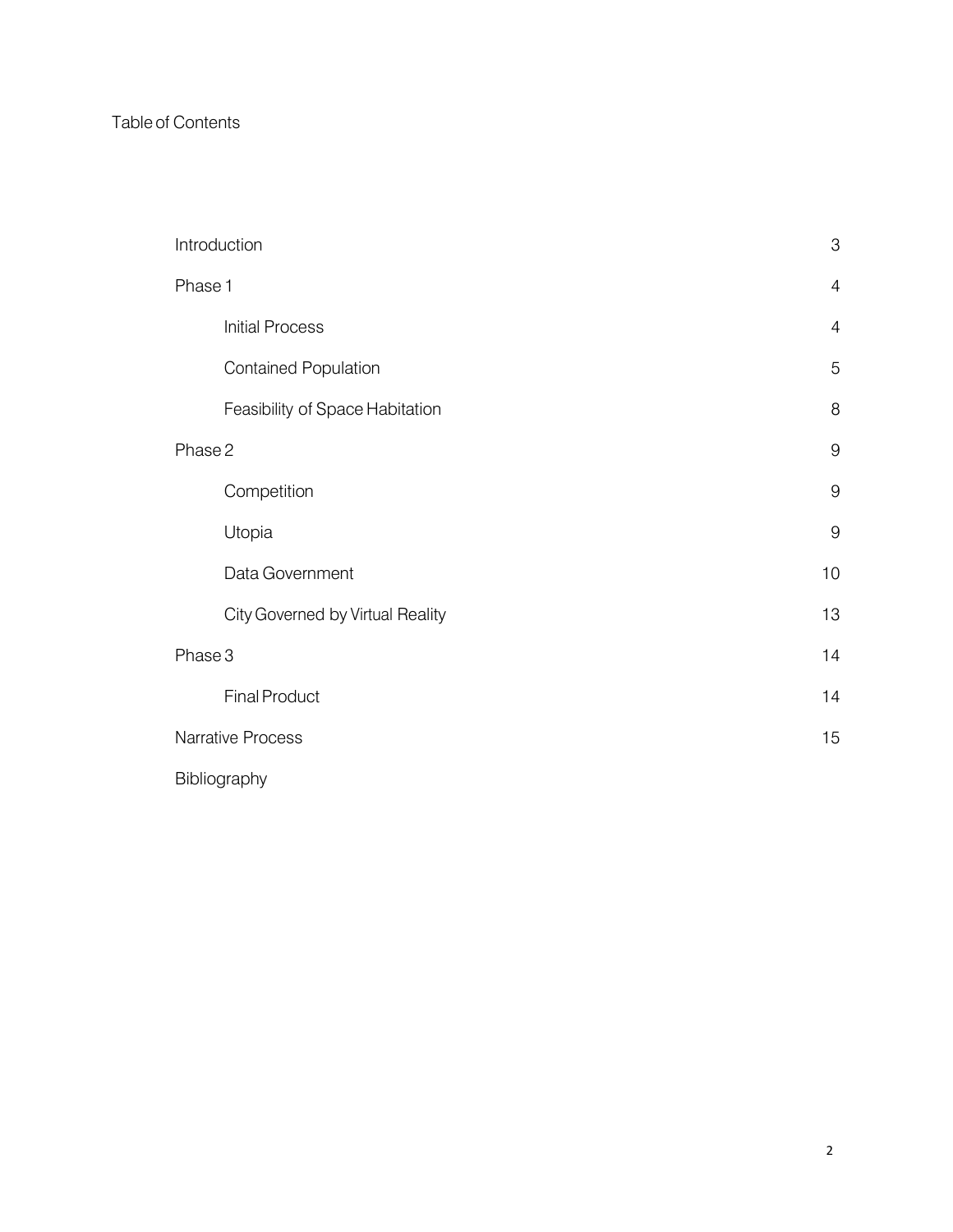#### *Introduction*

In our time of existence on the Earth, human beings have designed and realized beautiful things. As we face the challenges that confront us today, we begin to understand the fragility of humankind's creations. Many of the world's cities and buildings lie in ruins, gazed at by tourists, studied by scholars, while more lie buried in the ground for hundreds of years, some never to be rediscovered.

Everything around us is an accumulation of knowledge and ideas built upon for centuries, now facing questionable circumstances. Of course, the more recent Aleppo and other Middle Eastern cities have fallen subject to bombings over the past years, now lost forever. Climate change threatens coastal cities around the world; natural disasters unexpectedly take from our grasp things that we have had for centuries.

Nothing is certain. Nothing lasts forever. Every built structure, no matter the value, eventually falls.

What if the earth is one day no longer ours? Its livelihood depends on us, and our sustained wars and climatic abuse continue to decay the soil we walk on and the air we breathe. Will humans be forced from the planet that we have forever called home? This project imagines a new world built on the framework of nostalgia. It is a eulogy to architecture, a compilation of fragments of our world to recreate a place once lost. The city is designed as a three-dimensionalization of Rowe's Collage City so as to create an assemblage of parts that form a whole. Various scales of fragments of earth, ranging from single buildings to neighborhood fabrics, are arranged in a volumetric space. This space is located away from the gravitational pull of the Earth, making it possible to collage fragments vertically as well as horizontally.

The city embraces both the beauty and imperfections of the collected places. To call it a utopia is forward, considering that the majority of each of the employed places were not originally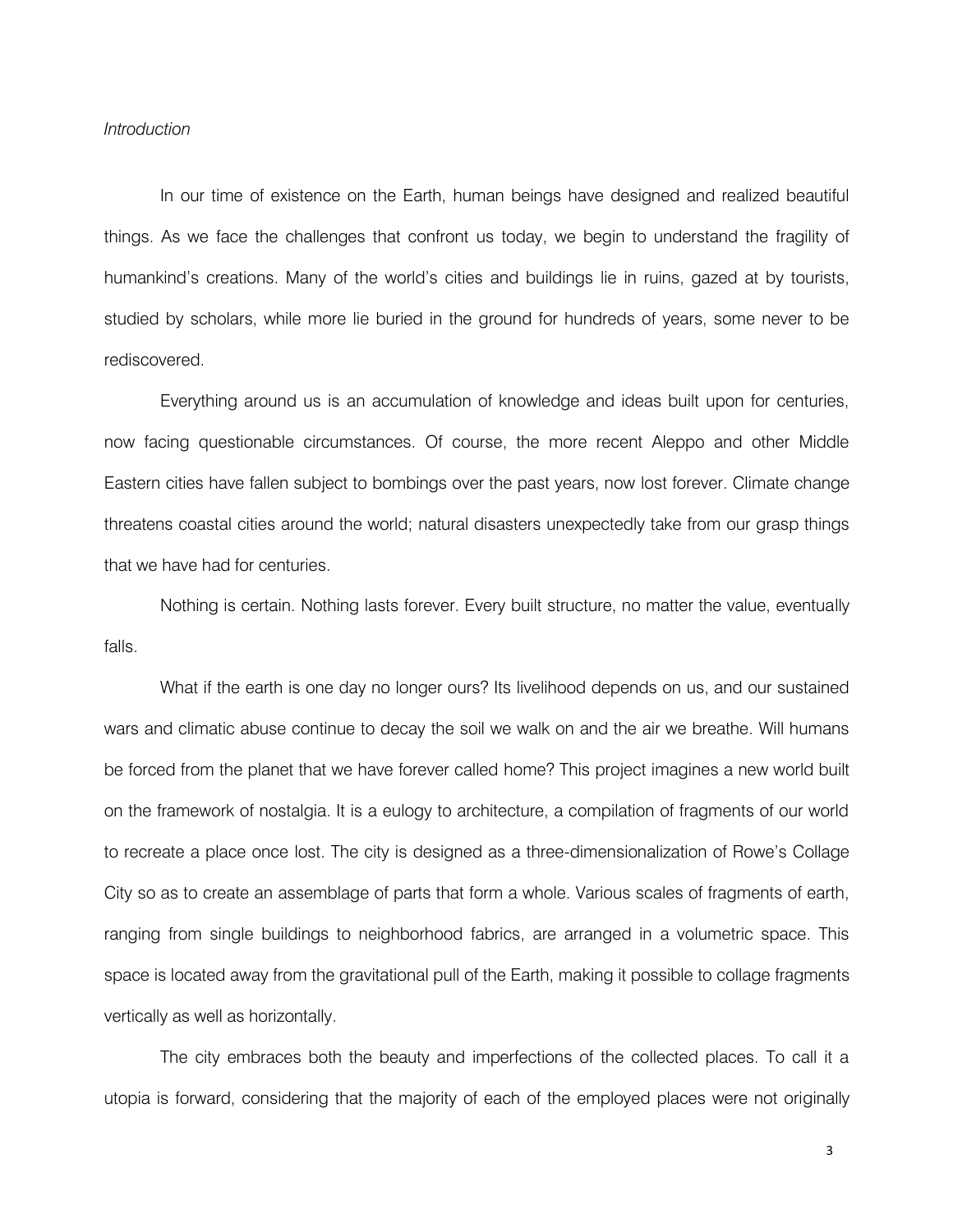designed as utopian; thus one cannot project utopianism upon them simply because they have a different context. One might question how an organic system of organization could ever be considered utopian, considering the lack of planning. However, if utopianism is based on the perfection of the human itself rather than the environment, this city aims to imbue a sense of nostalgia in each human mind, with the idea that these places are inherently important to us as a species and to our connection to Earth itself.

This project is a visual essay about the importance of what humans have created for themselves on the Earth. It is a conceptual idea that aims to transcend fears of loss by giving hope for a new world collaged from existing fragments of built fabric.

The project is an entry submission into the "Fairy Tales" competition hosted by Blank Space Project. This paper aims to outline the process and explain the changes and stages that have occurred during the process; it also discusses the research done throughout the semester, even if not applicable to the final product. One important aspect of the project to note is that it can operate on multiple levels. Although the first two phases were not fully realized, they were crucial steps of the process and are still validways of looking at the city and at this project.

The project consisted of three main phases, successively becoming more abstract throughout the semester. Initially, the project was a highly speculative, ideological plea for cities to become sustainable and self-sufficient in order to combat major global issues such as urban sprawl and resource waste. Research for this phase was very technical, with direct implications to the world today.

The second phase of the project began soon after the decision was made to enter the project into the Fairy Tales Competition. Many of the technical problems were set aside in order to provide a more fantastical and compelling narrative that could be portrayed through images. The city was designed through the lens of both the Japanese Metabolist movement and the idea of Collage City put forward by Collin Rowe. Technology was still a strong factor in the conception of the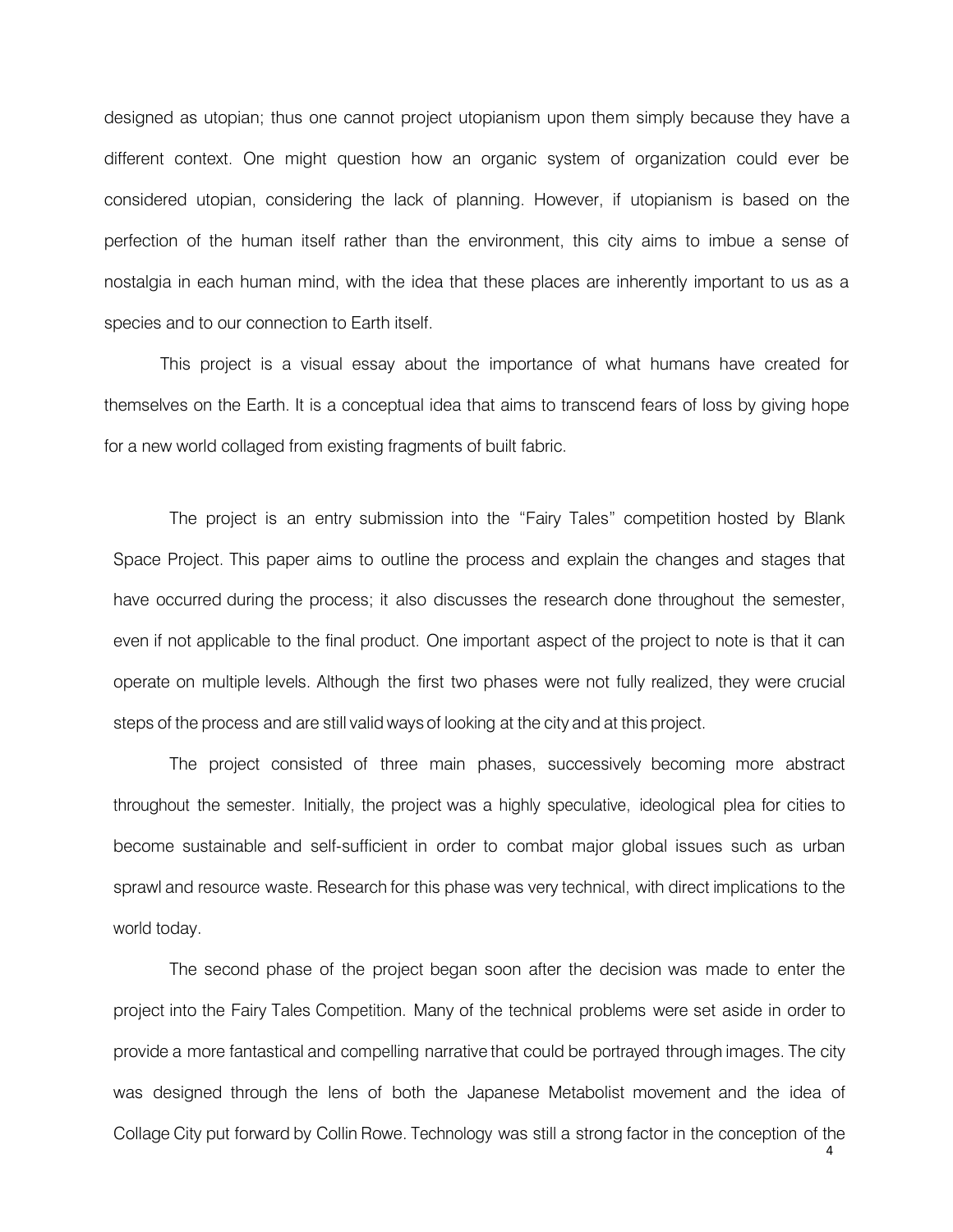design; virtual reality and computerization of biological components of the city played large roles in the formulation of experiential aspects of the city.

The last phase of the project is a synthesis and extraction of data produced throughout the semester. It embraces ideas of collage and dystopian post-apocalypse but loses more technical aspects such as the Metabolist influence.

#### Phase 1

#### *Initial Process*

The project began with an engagement in a much more technical thinking process. The idea was to create a universal, modular city that could be retrofitted to any environment. This city could exist in complete isolation or be part of a larger group of cities. The exterior environmental conditions are negated because the city is completely enclosed in whatever the environment requires. If it is in space, it is in a spaceship; if it is on Mars, it is in a geodesic dome; etc.

Many humans will soon be living in some type of closed quarters isolated from any other civilization. The longest that anyone has spent in space is 438 consecutive days<sup>1</sup>, and this will no doubt continue to increase. Space habitation is a topic that continues to gain momentum and feasibility. Research stations currently exist in isolated parts of the earth, and some people spend months, even years, working and living there without direct interaction to the global context. In these environments, the inhabitants interact directly only with those that are inside the same environment, in complete isolation from any exterior environment. Is it possible that the architecture of these programs plays a major role in human interaction and therefore, the outcome of these situations? These trends will continue, and most likely populations will increase, in the coming years; thus, the architecture of these places should be studied in order to have the best possible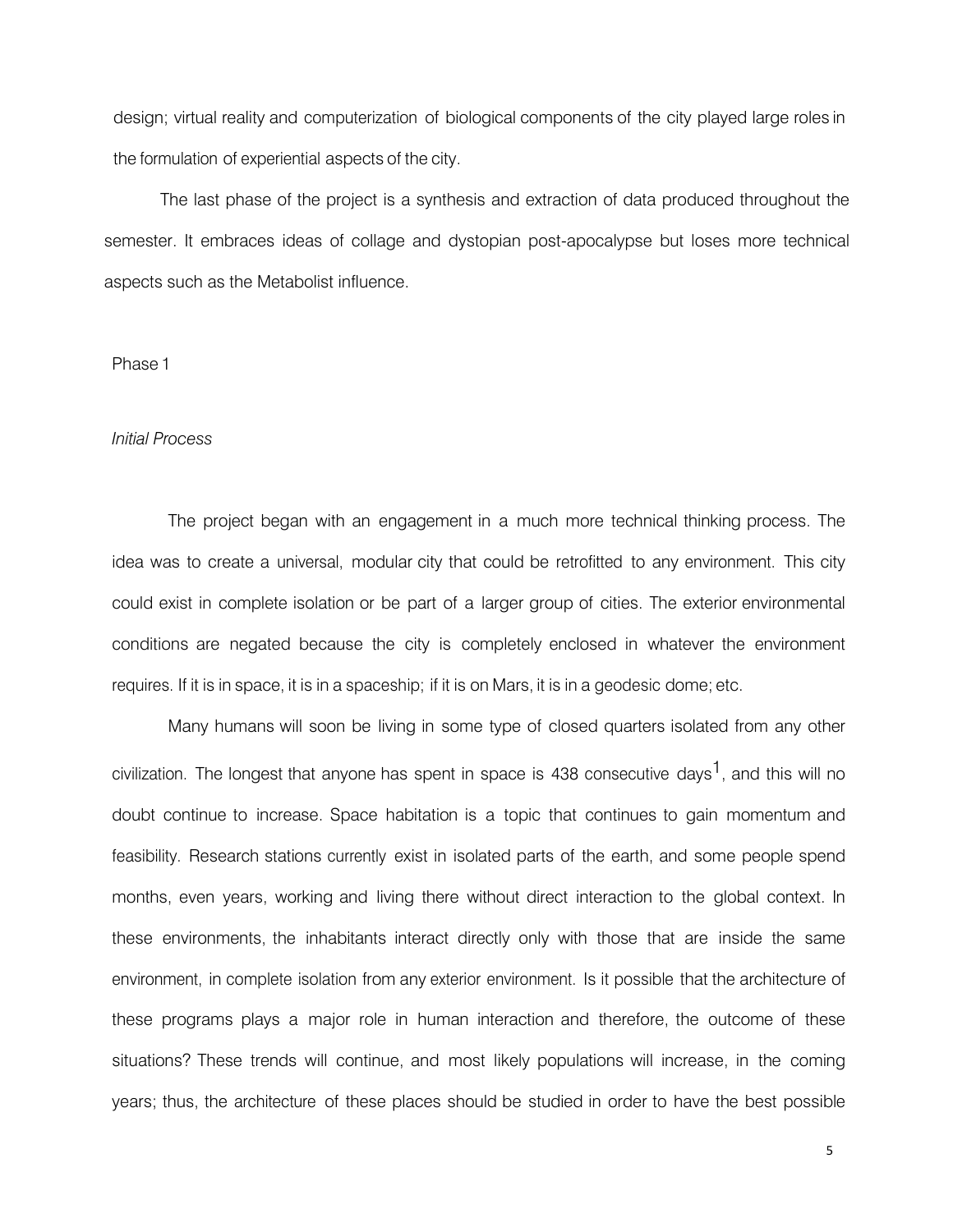outcome on its inhabitants.

Thinking of a city in these abstract terms allows the design to be more liberated. There are no environmental, social, political or cultural factors. The city responds to itself and itself alone. Cities were studied in a very abstract and generalized way. For example, urban planning mostly exists in plan. When we study cities, we study them in plan—zoning, streets, block layouts, etc. Properties are owned based on their location in plan. There are small exceptions, such as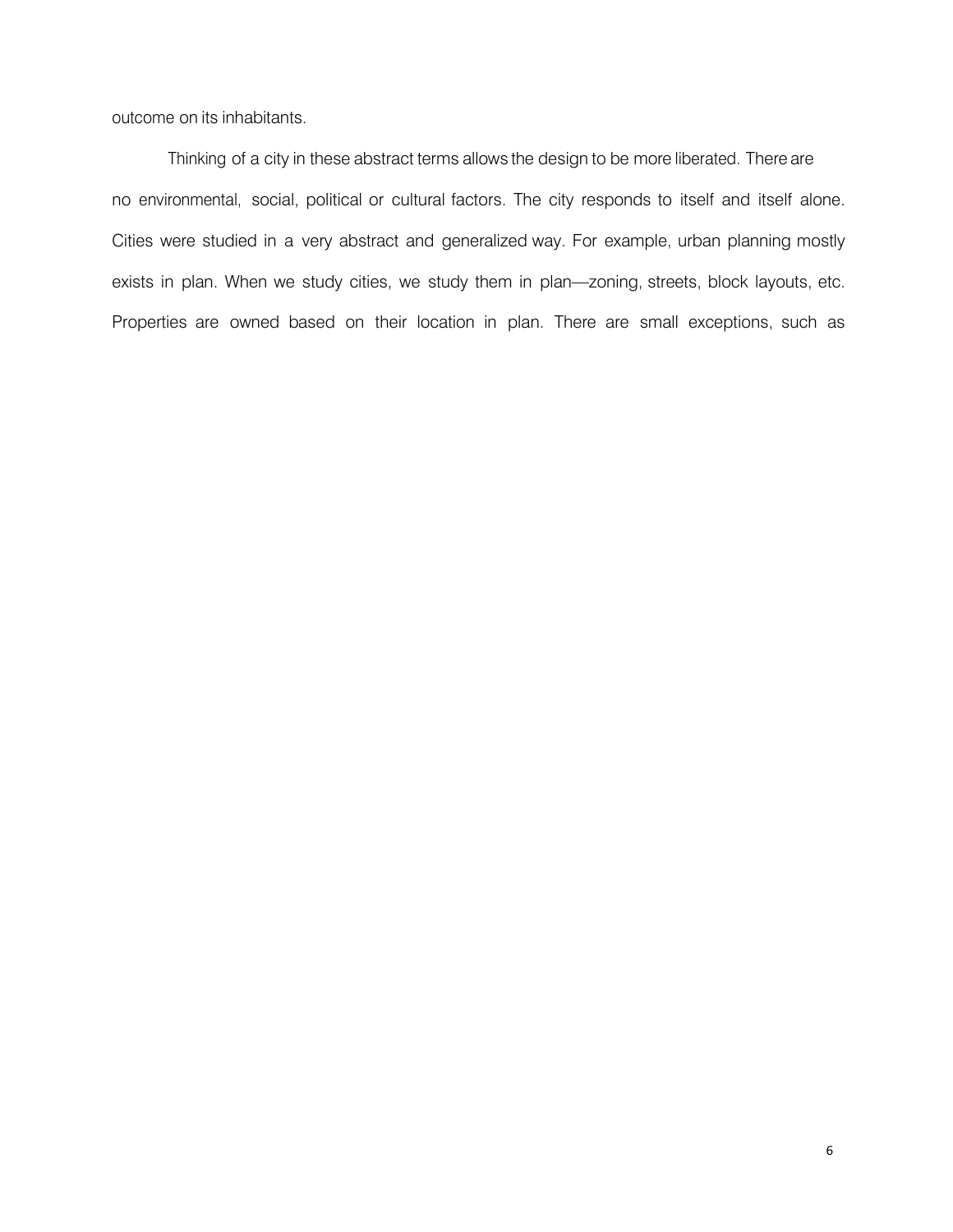underground subway systems and roads, elevated train systems, building height restrictions, etc., but these elements do not change the fabric of the city as a whole. Perhaps our cities' sectional qualities are not used to their full potential. However, these abstract cities can be studied "in the round." Sectional design can be just as important as designing in plan. Cities can be thought of as threedimensional objects that take full advantage of every direction. Perhaps sectional urban planning could be a keystone in making more sustainable and efficient cities by reducing sprawl and building vertically.

#### *Contained/Confined Population*

In some parts of the world, cities are changing so rapidly that infrastructure can't keep up. Cities in China can grow at a rate of almost 20,000 people per week.<sup>2</sup> Populations shift every day; in 2008, half the world's population lived in urban areas, and by 2050 70% of the population will live in urban areas.<sup>3</sup> While population and social structure of cities can change very quickly, the infrastructure and physicalities of a city change much more slowly. This city is based on the idea that these two variables are reversed. The population is maintained at a certain number. Efficiency would increase because the city would eventually know the exact necessary production and waste amounts. The city would be free to change itself physically, constantly, adapting to the new needs of the current residents. Infrastructure would be recycled and recreated for whatever the current need. The city would constantly improve and adapt, because it would not be constantly responding to outside forces. The city would respond to itself and itself alone.

What is this population? Since the 60s, researchers have tried to formulate a specific number of an "optimal population." This is defined as "that where the marginal social benefit from increased production scale is just equal to the marginal social cost of the additional increase in city size required."<sup>4</sup> If the city is completely self-sufficient, the population must be large enough to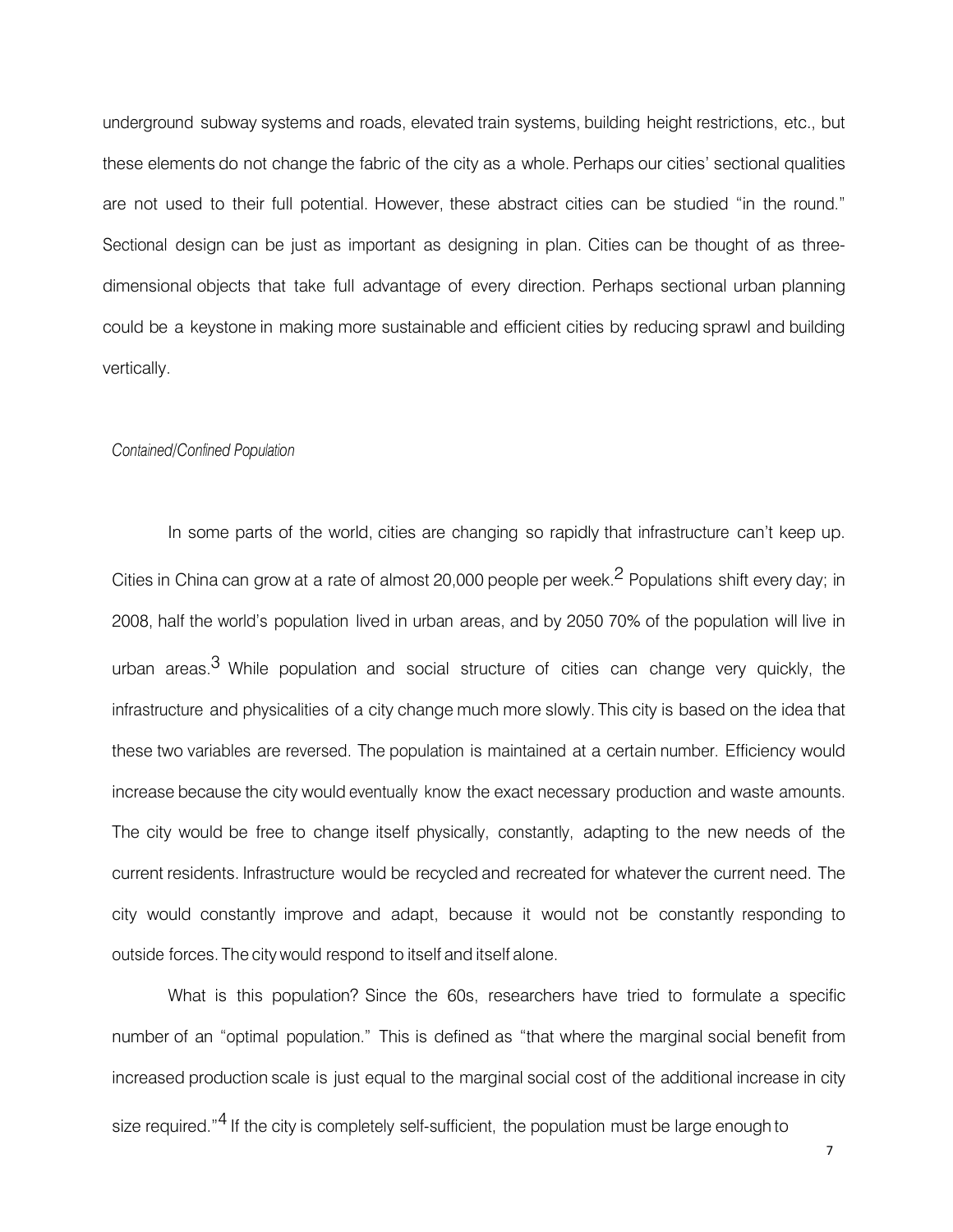have enough workers to support life in the city. If the population is too large, however, certain factors increase, such as crime, sickness, etc. This was essentially a "dead end" research trail during the semester. The idea of an optimal population differs too much depending on inherent qualities of each city. For example, some cities have one large industry that most of their population relies on for jobs and revenue. The optimal population of this city differs greatly from a city that has many industries on which it relies. There are many other factors that affect this optimal population: geography, natural resources, general culture, economies of agglomeration, etc. $^{\text{4}}$ 

However, researchers in the 70's and 80's surmised some basic, albeit scattered, statistics that can be applied to most cities. For example,

Cities over 2 million people are 8% more productive than cities under 2 million.<sup>5</sup>

Many industries are more productive in larger cities.  $6$ 

Cities with 250,000-500,000 people have better relationships between earnings and quality of life. 7

Much of this research slowed in the years after this until Geoffrey West entered the field of urban theory. West, coming from a physicalism background, believed that there are laws that govern everything in the universe, and believed that this applied to cities as well. He calls his field urban science, as opposed to urban theory, and after years of research, developed basic laws that apply to almost all cities in the world. According to West,when a city doubles in size,

Resources required increases 85%. Economic activity increases 15%. Crime increases 15%. Traffic increases 15%.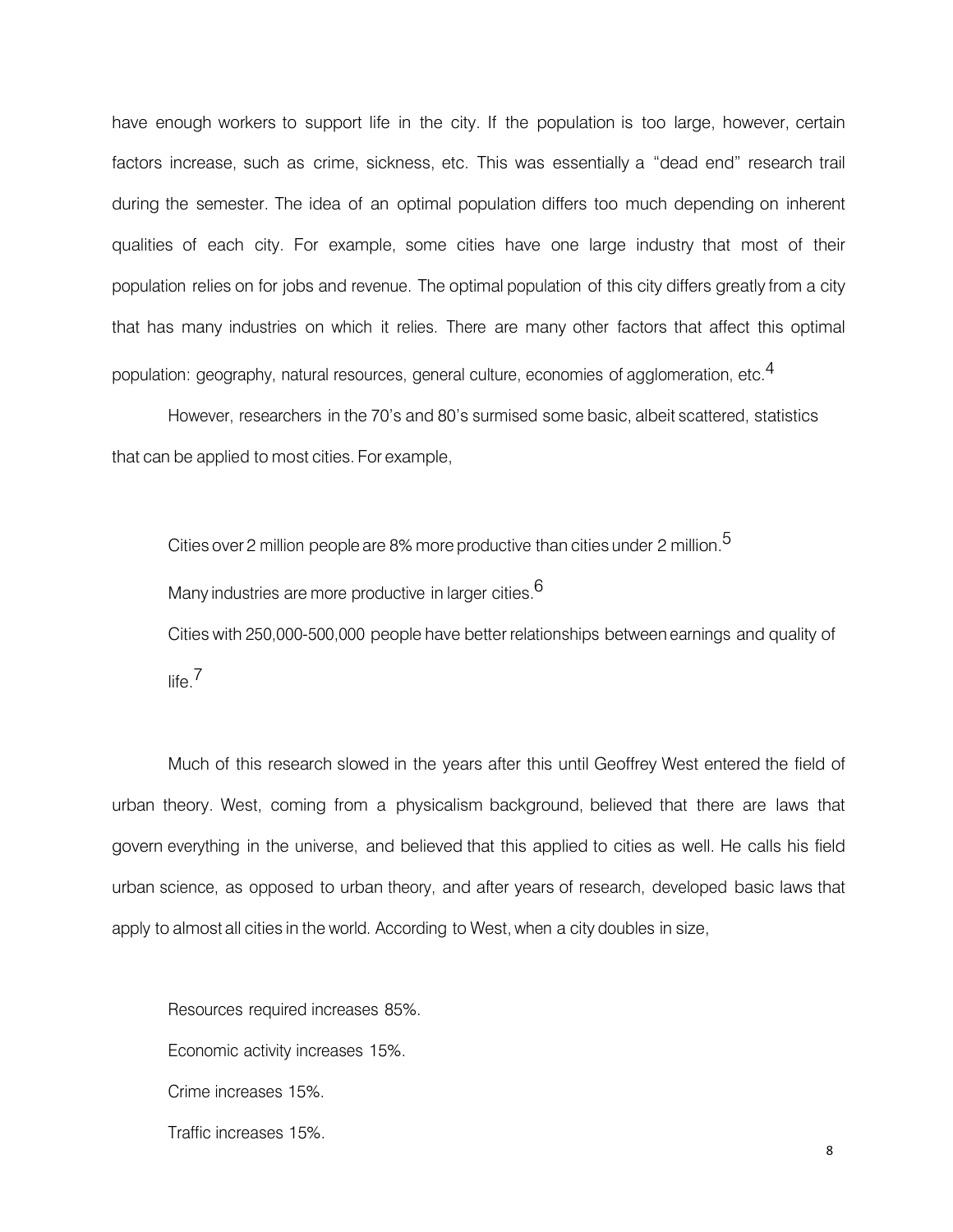#### AIDS increases 15%.

It doesn't matter how big the city is; these laws tend to remain the same. "'What the data clearly shows, and what [Jane Jacobs] was clever enough to anticipate, is that when people come together, they become much more productive.'" The most fascinating part of West's research is that, according to the data, cities break away from the equations of biology. All biological equations are sublinear; as the type of species increases in size, it gets slower. In cities, the opposite happens. As cities grow, everything begins to accelerate. "'There is no equivalent for this in nature. It would be like finding an elephant that's proportionally faster than a mouse.'"<sup>8</sup>

Again, although fascinating, these are simply basic rules for a city of any size. From the research that I found, there has not been a definite number of the optimal city size. In the end, I decided that the city should have a population of 500,000. Cities that consistently rank in the top of livability indexes for urban areas tend to be under a million people, including Helsinki, Copenhagen, Stockholm, and Zurich.<sup>9</sup> This was also more manageable and was close to many of the researchers' ranges of "optimal populations," which tended to be between 200,000 – 1,000,000.<sup>10</sup> Cities in the world that have a population of around 500,000: Liverpool, Nuremberg, Antwerp, The Hague, Hanover, Manchester, Lisbon, Dublin, Fresno, and Albuquerque. 11

MVRDV designed an experimental city, KM3, that was completely self-sustaining and could exist in isolation from other cities. The major difference between it and this project was that it is specifically located on the earth, rather than anywhere in the universe. MVRDV'S research was completely based on data rather than aesthetics, social structure, politics, etc. Based on the Dutch standards, the city exists in a cube and contains all resources available to sustain life. According to their research, there are eight main categories of program that must be accounted for: Agriculture (13.7%), Forest (44.81%), Waste (.32%), Water (4.39%), Energy (29.45%), Industry (.15%), Leisure (5.42%), and Housing/Office (1.03%). <sup>12</sup> Since my project is not necessarily located on earth, the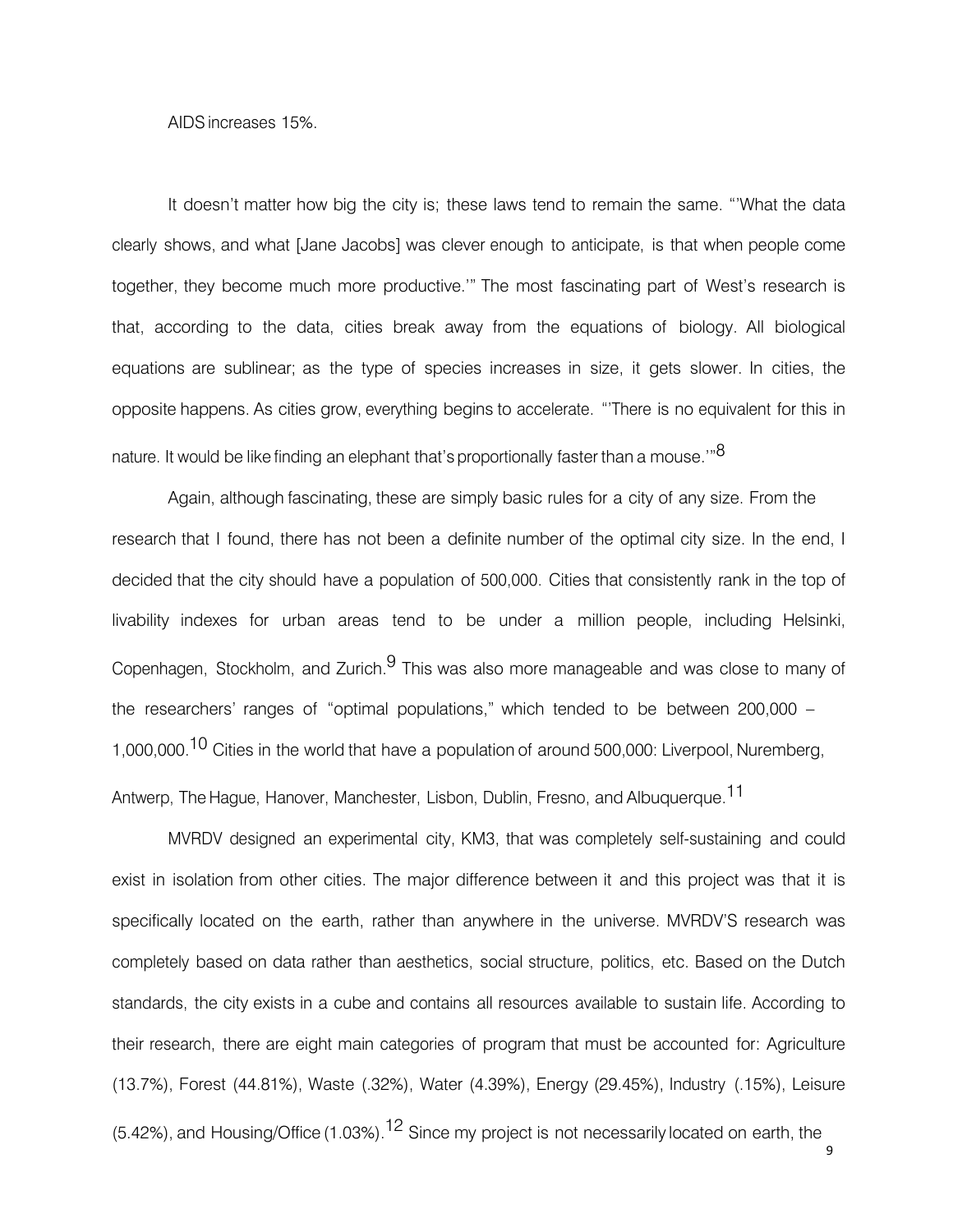percentages would be a bit different. Energy would be accounted for in some other way outside of the city, depending on the environment. This changes the distribution of space to: Agriculture (19.4%), Forest (63.5%), Waste (.45%), Water (6.22%), Industry (.21%), Leisure (7.68%), and Housing/Office (1.46%). These categories would be split into two sub-categories: "poche" and "open." The poche programs, Agriculture, Forest, Waste, Water, and Industry, can (but do not have to be) be stored in closed, smaller portions of the city. Leisure and Housing/Office, on the other hand, have more light and space requirements that call for larger, open spaces.

#### *Feasibility of Space Habitation*

Humans are set to land on Mars in 2027.<sup>13</sup> Costs for space travel continue to be less and less expensive, thus making it increasingly easier to travel to space. Energy in free space (in the solar system) is relatively abundant, given that there is no night, clouds or atmosphere to block sunlight used for solar energy. Energy can then be transmitted through wires or wirelessly if the habitation lies on a planet or other mass (In fact, if large solar powered satellites were currently used and power was wirelessly transmitted to Earth, there would be zero emissions, relatively little ground space required, and the price would be lower than fossil fuels or nuclear plants).<sup>14, 15</sup>

There are several speculative ideas for space transportation systems other than what we have used so far. Space elevators, sky hooks, cyclers and solar sails are all methods of space travel that are theoretically possible but have not been realized due to lack of resources or current level of technology.<sup>16</sup> Space elevators were explored more thoroughly for this project. In this theory, a base station would be located in Earth's geostationary orbit altitude. A cable would stretch from the station to Earth, and another would stretch the exact same length back into space the opposite direction. Anchored to the equator, the cable would transport materials from earth to the station. The entire system would rotate along with Earth. As of yet, we do not have a material strong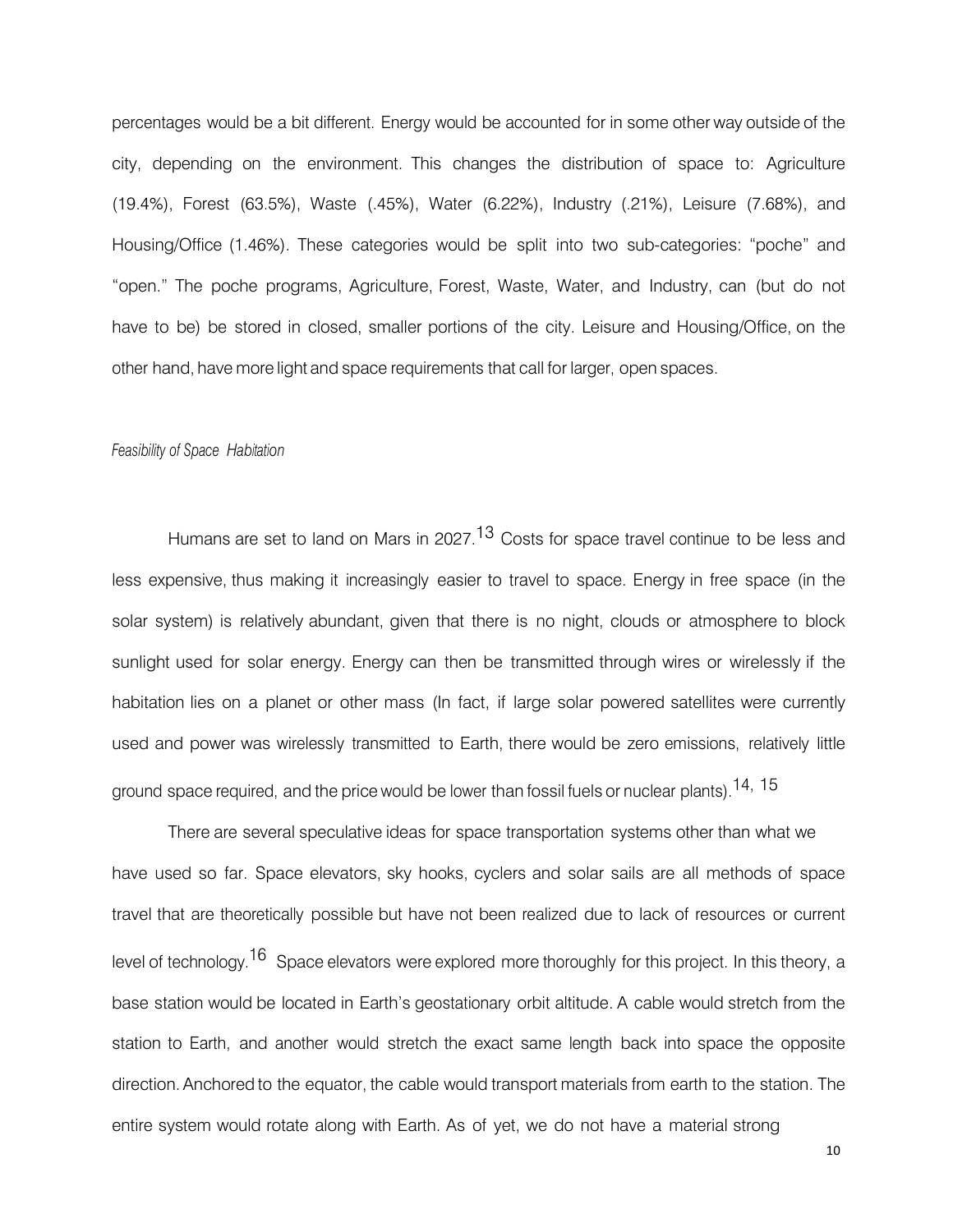enough to make up the cable, although significant strides have been made in the last couple of years with carbon nanotubes and diamond nanothreads. 17, 18

Phase 2

#### *Competition*

A few weeks into the semester I decided to enter the project into the "Fairy Tales 2017" Competition sponsored by Blank Space Project. This competition calls for projects that combine architecture with some type of narrative. This allowed the project to be even more abstract and experimental. Many of the technical research done earlier in the semester is not directly apparent in the final submission, including data from KM3.

A fairy tale is a story understandable by all; it transcends cultural and demographical boundaries. "If narrative tells a story in time, architecture builds a story in space." [Blank Space Competition prompt]. This project aims to do both. The competition calls for a narrative, between 800 – 1400 words, and five images, 11"x17" each. 19

#### *Utopia*

I also studied an overview of the history of utopianism to understand the implications of creating a world different, and subjectively better or worse, than our own. The idea of utopia has existed for hundreds, probably thousands, of years. It was first fully discussed in Plato's *Republic*. Many critics claim that his vision creates an unrealistic image of human beings, thus rendering the ideal city as a whole inconceivable. This coins the term "ou-topia," meaning "no place," because the ideal city cannot exist. On the contrary, the objection states that if the city cannot exist, it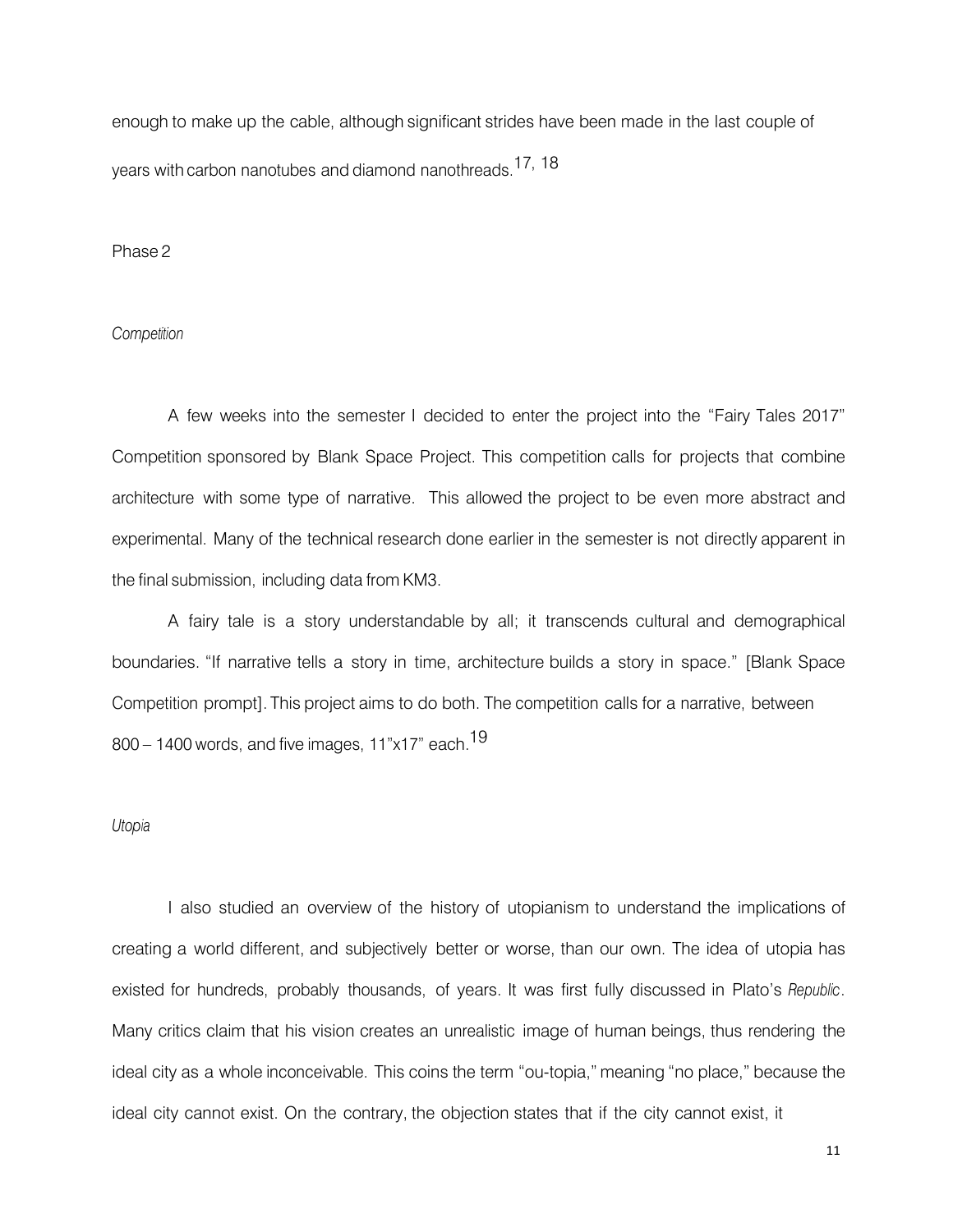should not exist. If this is true, then it is not an ideal city after all, coining the term "eu-topia," meaning "good place."<sup>20</sup>

At the center of Plato's utopia is an economic model. He asserts that each person should perform the task of which he is best suited. These tasks are split into three categories: producers, auxiliaries, and guardians. When all three of these aspects are in balance, society is just.<sup>21</sup> These ideas are carried over to the narrative, in that the society would function by assigning people jobs based on their interests and skills. Freedom must be limited in order to create a fully-functioning economy (this is where ideas of dystopia arise).

Utopias ask questions. They arise from a discontentment about the way society exists at the time, and provide a critique and solution for how it could be better. For this project, the idea of utopia is used as a platform to think critically about the state that our cities are in today and how they can be better. By projecting into the future, we can begin to identify aspects of society that we want to either avoid or work towards.

#### *Data Government*

As the project became more invested in the narrative, the design became more and more abstract. The past few years have been a revolutionary increase in technology and accumulation of knowledge. In the next few decades, there will no doubt be fundamental breakthroughs in science and engineering, directly affecting the waywe live and the waywe navigate and design cities.

The history of human existence has been a transformation from qualitative value to quantitative value. Everything around us has fallen subject to research and knowledge. Everything that once held mythological and spiritual value now has a set of statistical values associated with it. The most obvious example is the sun. Almost universally, the sun was initially a cultural deity. Ra, Horus, Sol,Surya, Helios, the list of names of the sun as god goes on and on. The sun was the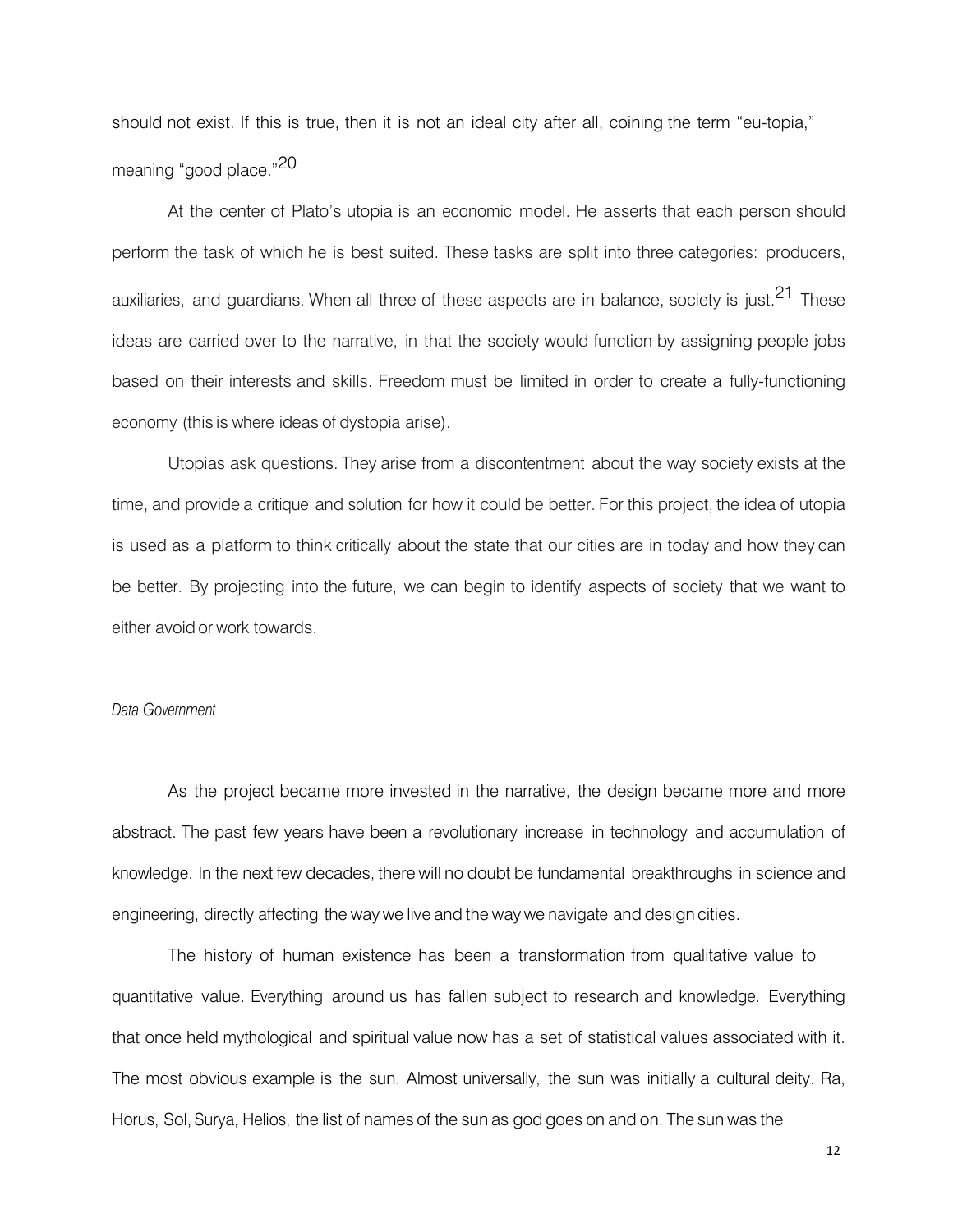source of one of the world's first monotheistic religions, Atenism.<sup>22</sup> The sun was a mythological being, beholding mystery and immense power. It was the source of life, it had power over all of humanity. It was given human-like qualities, such as gender and the ability to have emotions and give birth. Today we recognize the sun as the source of our life on earth, because we understand its nature and patterns. Of course, the only sun-worshipers that remain are small groups of people in remote places on earth. The sun to us now is a ball of fire and gas in the sky. It lies 150 million kilometers from earth and its light takes eight minutes to reach us. It is 4.6 billion years old, and there are billions of other balls of gas in the sky just like it. It is just another number in the universe. 23

The quantitative today is not reserved for observable elements only. Every day, technology allows more and more qualitative aspects of life to be converted to a number. Most obviously is the golden ratio. A mathematical proportion that some claim is the most aesthetically pleasing, it is found in both human-built works and natural elements. The study of why we find things beautiful is important for the way we design, and the more answers we find the more our observable perceptions become calculated equations.

The spiritual is becoming obsolete, the mythological lies dormant in history books and dead traditions. This project is an exaggeration of this concept. The more we know, the more we suppress our animal-like qualities and become statistical values ourselves. The amount of knowledge that we have will soon be immensely cumulative and more powerful than we can imagine. If Moore's Law is true, or continues to be true, we will have technological beings much smarter than the human brain, very soon.<sup>24</sup>

The narrative at this point held data as the ultimate knower of all things. Data would become government, religion, the answer to all questions. Rather than humans running political processes, the computer would recognize and understand the most efficient way to govern cities without allowing emotional interruptions or self-motivated decisions. Since data would control day-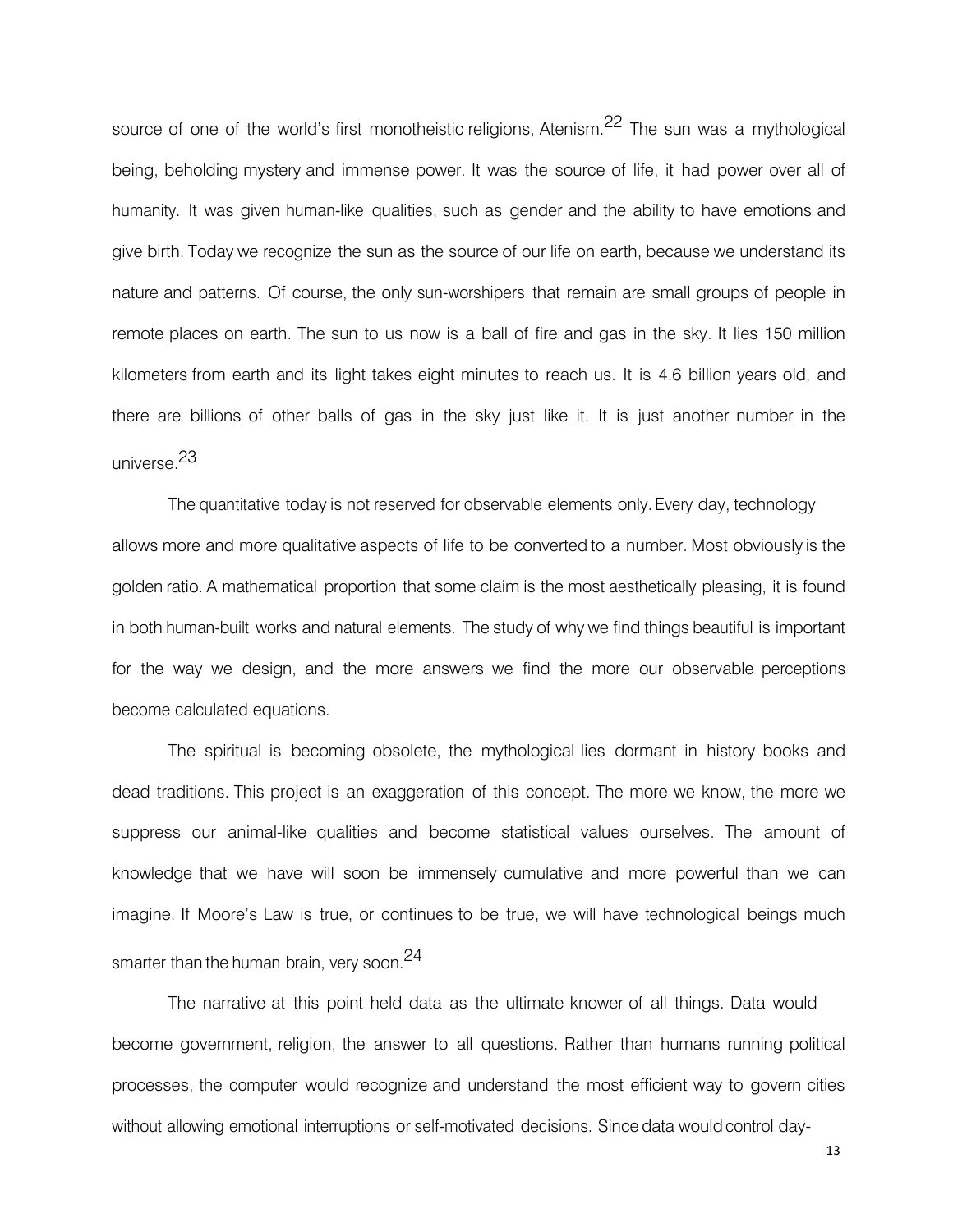to-day life with efficiency and improving accuracy, there would be no need for religion or spiritual aspects of life.

The structure of the city is a combination of the Metabolist movement and a threedimensional collage city. Metabolism began in Japan in the 1960s, stemming from post-World War II reconstruction. The movement combines two ideas: architectural megastructures and organic growth.<sup>25</sup> These megastructures were later defined by Reyner Banham as long-term structural framework in which short-term modular units would exist. By having this permanent structural framework, the modular units could change or be replaced relatively easily.<sup>26</sup> These ideas were incorporated into the design of this project. A three-dimensional grid was the primary structural element of the city. Each point in the grid was located  $\frac{1}{4}$  mile from the next, with five units in each direction, totaling 125 cubic units. Within the grid "tubes" was a high-speed transportation system, linking the entire city together. Transportation stops were located at each point within the grid. No other transportation system would exist. In this way, movement throughout the city is rigorously regulated and stops are located within reasonable walking distance from one another. The stops would also serve as high-activity nodes, creating centers for the micro communities.

Within this grid lies the three-dimensional collage city fabric that acts as an organism. The idea of the city as organism began with projects such as Ebenezer Howard's Garden City. Although not completely self-sufficient, it was designed to be supported primarily by its own systems, and the remaining needs would be met by neighboring communities. The Garden City had different systems that made up a complete body. The heart of the city was the center, containing public functions and civic buildings. Radiating outward from these were the main streets containing commercial and industrial fabric, and the residential areas were pocketed between these busier streets. The idea was a compact system of areas of high economies of agglomeration; programs support each other and work together to produce a high-functioning

society. 27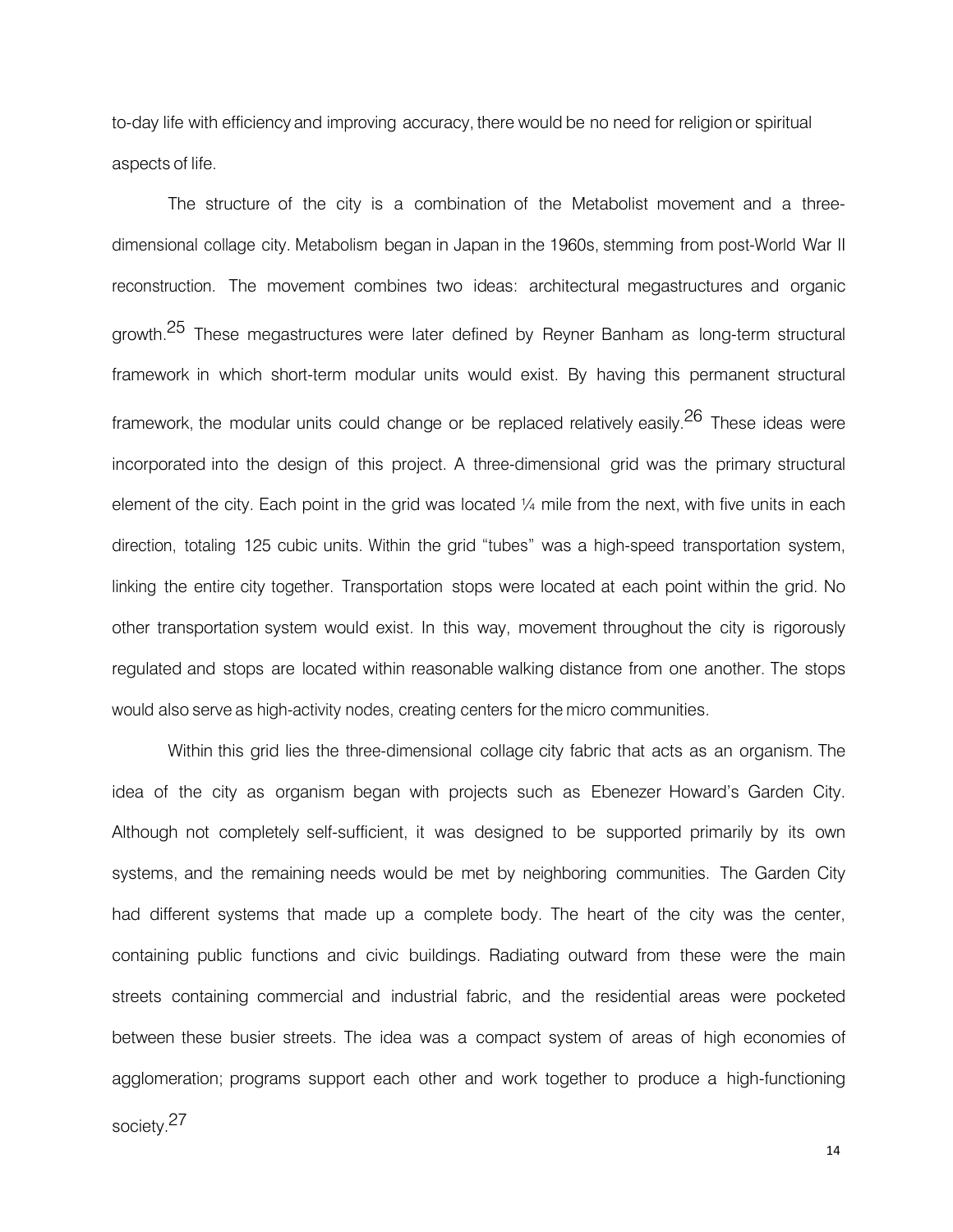The city evolves three-dimensionally and organically around this grid. Program is dispersed throughout the entire city completely based on efficiency. Microcommunities form where needed, and the whole city works together to become completely self-sufficient, a city that responds to itself and itself alone. For example, industry would be located throughout the city. Workers would agglomerate their living spaces around the industry that they work at, along with the necessary amenities: schools, commercial spaces, etc. Goods and services travel the least amount possible, as well as commuters. The city is essentially a flexible organism that rearranges its elements when needed.

#### *City Governed by Virtual Reality*

How can virtual reality begin to shape architecture and, furthermore, cities? Virtual reality is not only a visual reality; it is an increasingly auditory and tactile experience as well. The more "real" that virtual reality becomes, the more it can replace true reality. What will cities be like if virtual reality is a normal aspect of life? Do we need sunlight and ventilation If virtual reality can mimic any space, does it matterwhat the true space looks and feels like?

If we assume that virtual reality can mimic sunlight and the outdoors (Rayleigh Scattering, developed into a product by CoeLux<sup>28, 29</sup>), perhaps cities could be significantly more dense. Any interior space could be seen as exterior. Building facades could be completely virtually fabricated. Visual qualities could be changed very quickly; thus, the city itself could change very rapidly.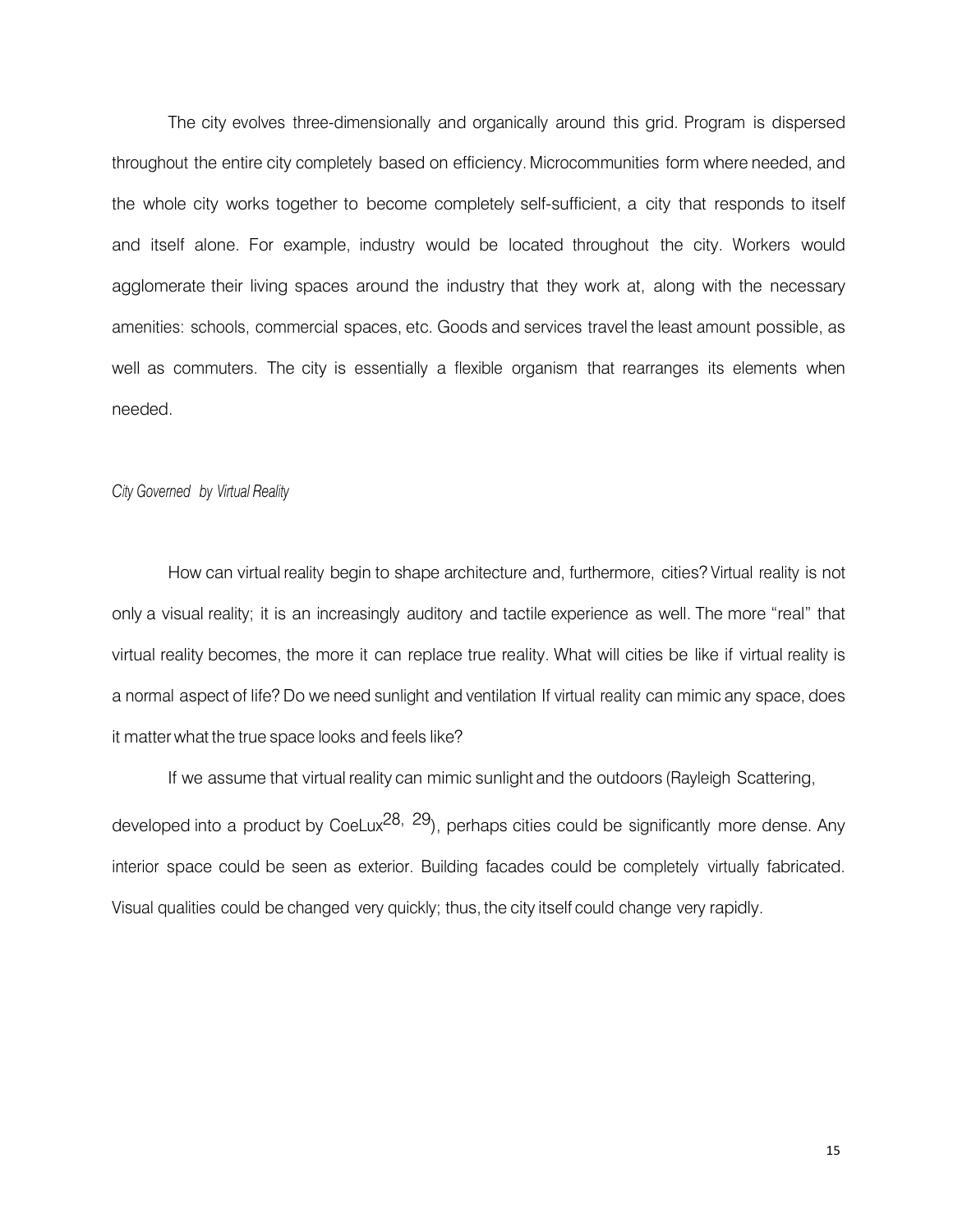#### *Final Product*

As the project progressed, the design of the city became more and more fantastical and abstract. The final product is defined as a physical representation of the Internet. Today, technology allows us to explore places around the world without ever setting foot there. The Internet provides a resource that makes the world available to us through the tips of our fingers. In a sense, we carry the world with us in our pockets.

The final city is a three-dimensional collage of locations from around the globe. It is an incarnation of cyberspace, a dimension of our minds and of technology manifested into being. The city fits inside a cube, each side 1¼ miles long. Chaotic and disordered, it embodies a world of different city fabrics and landforms from around the world, merged together into a single space. Any direction—up, down, side to side—is a continuation of this city into space. Within these iconic places, the programs and functions are different than what they are today. The city contains everything inside of it that it needs to survive: food production, industry, housing, etc. Inside cathedrals one may find hydroponic farms. Inside Crown Hall one may find a computer science plant. On the exterior, it is a familiar city.On the inside, it is a working organism.

The gap between reality and the digital realm is narrowing quickly in the world we live in today; virtual reality is becoming more and more apparent and relevant. This city explores the thinning line between what is real and what is not, what is reality and what is fairy tale. Cyberspace is made up of parts in which physical and mechanical laws perform differently or not at all, compared to real space. These ideas are carried over to the city: spaces float and merge together, transcending natural laws and boundaries. The city becomes a complex collage of systems and landscapes.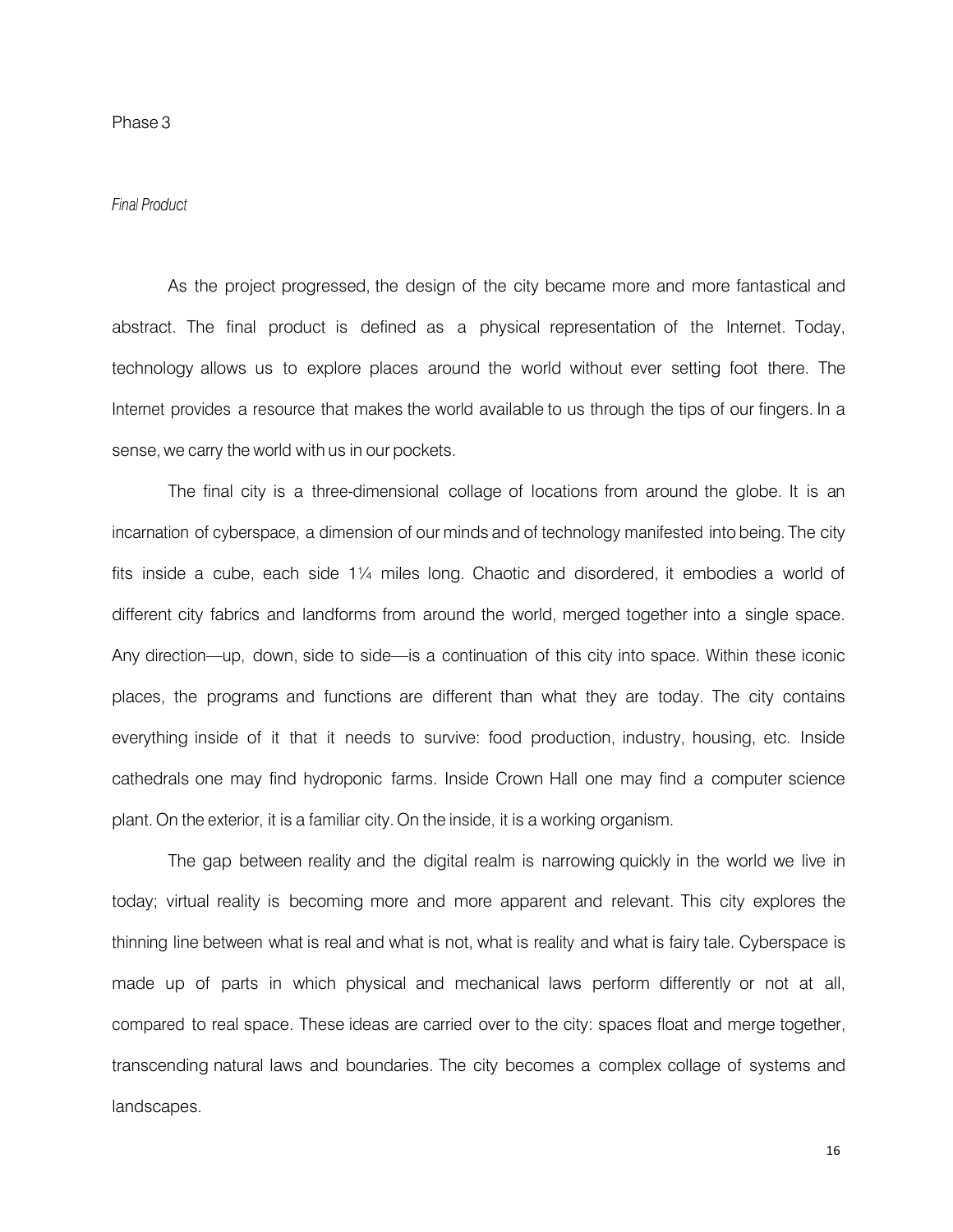The project is both a utopia and a dystopia. It is a culmination of all the best places of our world, merging together to create a homogeneous fabric. It peers into a world where physics does not govern the architectural design, but rather the mind and imagination create it. However, the story can also be seen as heavily post-apocalyptic and a revelation of the impetus of technology. It is up to us to determine where the line is drawn between reality and fantasy.

Although not all of the research throughout the semester was directly implemented into the final product, each phase of the process had a significant impact on how I thought about the city and what it could become. The final product would not have come about without the dead ends and initial highly technical research.

*Bibliography*

1. Schwirtz, Michael (2009-03-30). ["Staying](http://www.nytimes.com/2009/03/31/science/space/31mars.html) Put on Earth, Taking a Step to Mars". *The New York Times*. Retrieved 2016-08-29.

2. "Guangzhou Population 2016." *World Population Review.* N.p., 26 Oct. 2016. Web. 23 Sep. 2016.

3. World Population Prospects: The 2007 Revision, vol. I, Comprehensive Tables (United Nations publication, Sales No. E.07.XIII.2).

4. Getz, Malcolm. "Optimum City Size: Fact or Fancy?" *Law and Contemporary Problems* 43.2 (1979): 197. Web.

5. Segal, *Are There Returns to Scale in City Size?,* 58 Rev. Econ. & Statistics 399 (1978).

6. Sveikauskas, Leo. "The Productivity of Cities." *The Quarterly Journal of Economics* 89.3 (1975): 393. Web.

7. Getz & Huang, *Consumer Revealed Preference for Environmental Goods*, 60 Rev. Econ. & Statistics (1978)

8. Lehrer, Jonah. "A Physicist Solves the City." *The New York Times.* The New York Times, 18 Dec. 2010. Web. 02

Sept. 2016. [http://www.nytimes.com/2010/12/19/magazine/19Urban\\_West-t.html?\\_r=0.](http://www.nytimes.com/2010/12/19/magazine/19Urban_West-t.html?_r=0)

9. Podolyak, Padel. "The Pragmatist: Optimal City Population Size." *The Pragmatist: Optimal City*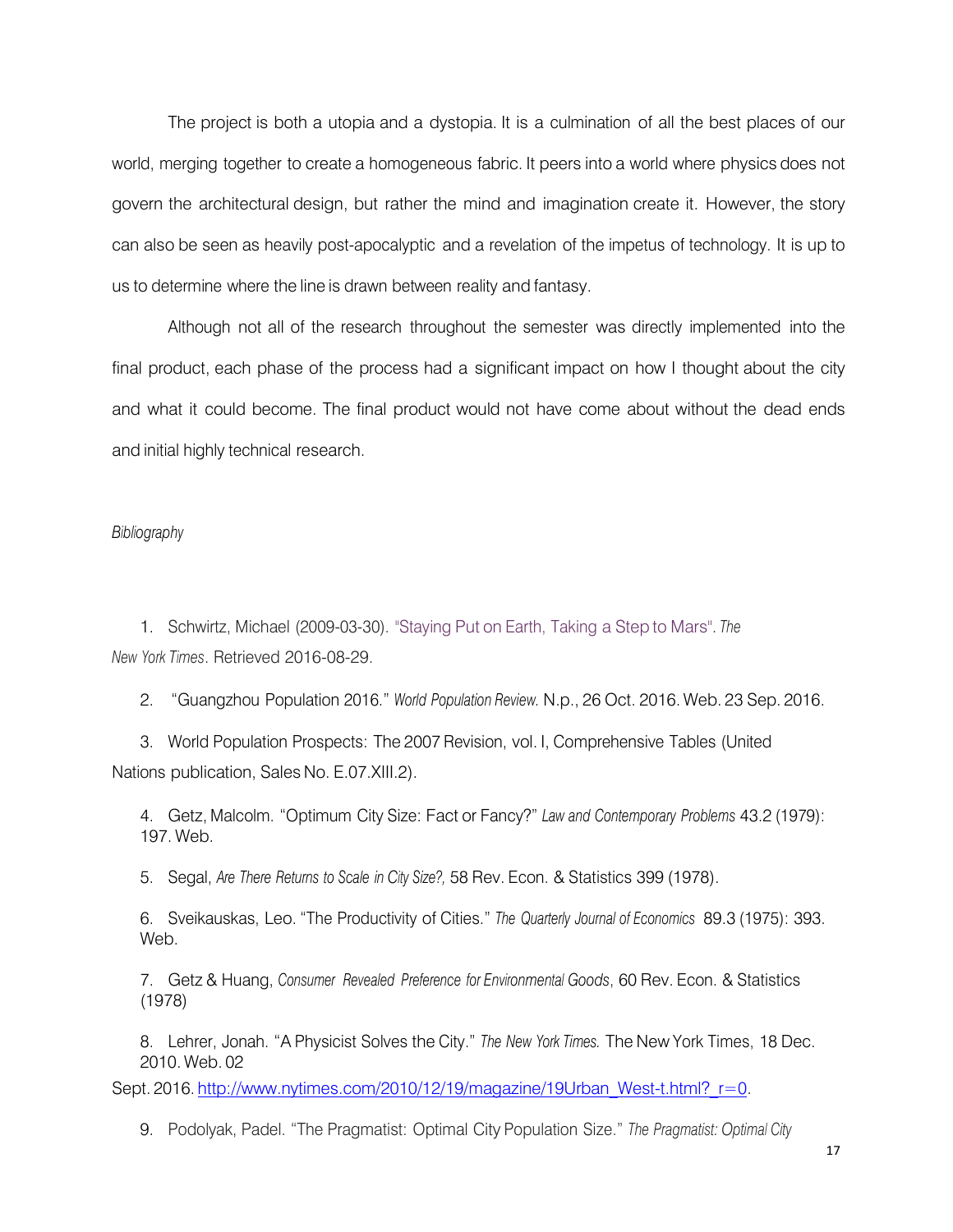*Population Size.* Blogspot, 30 Nov. 2014. Web. 25 Aug. 2016.

[http://pavelpodolyak.blogspot.com/2014/11/optimum-city-population-](http://pavelpodolyak.blogspot.com/2014/11/optimum-city-population-size.html) [size.html](http://pavelpodolyak.blogspot.com/2014/11/optimum-city-population-size.html)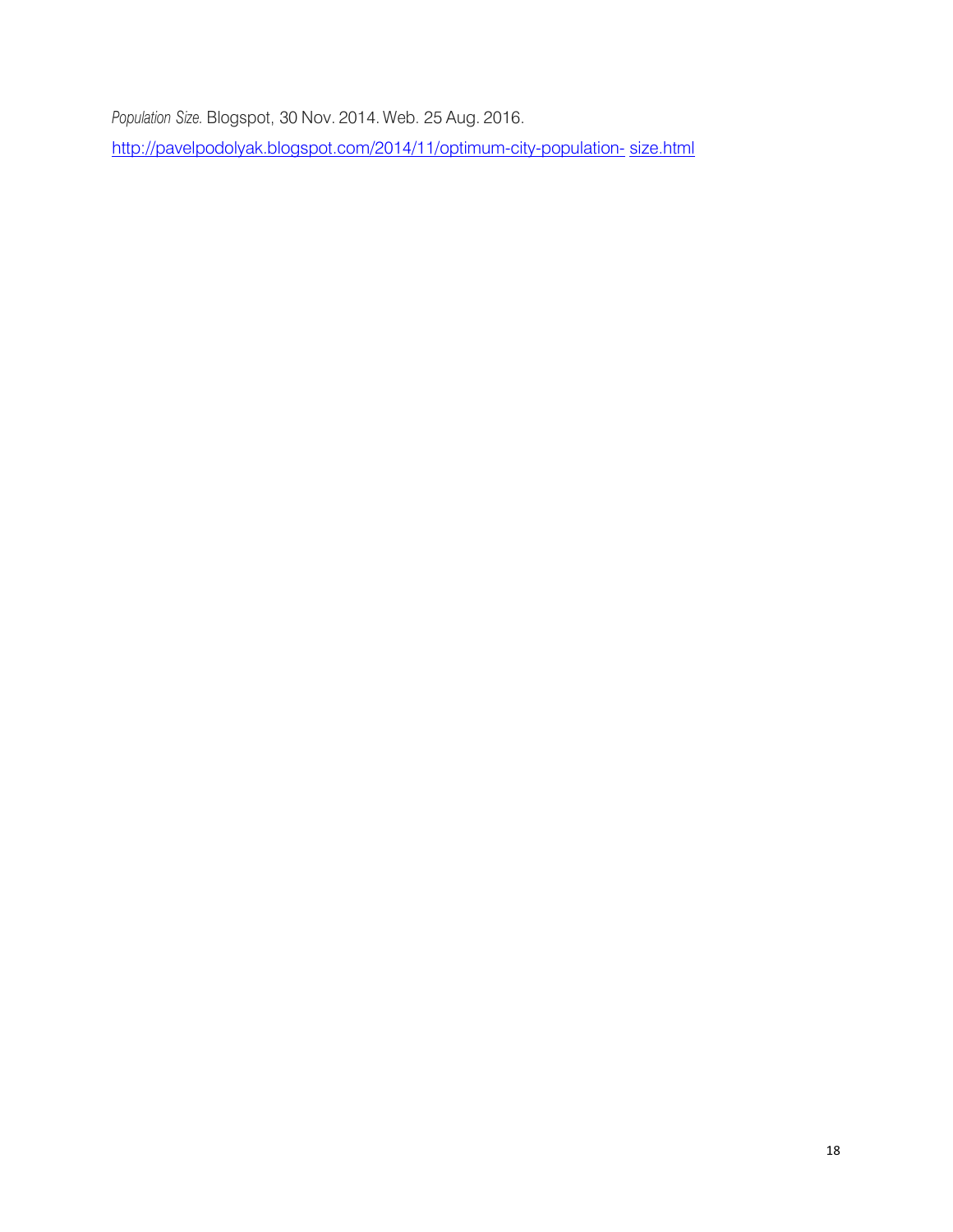10. Dasgupta, P.S."On the Concept of Optimum Population." *The Review of Economic Studies* 36.3 (1969): 295-

318. Web.

11. "Population Estimates." *United States Census Bureau.* US Department of Commerce, 15 July 2015. Web. 20

Sep. 2016.

12. Maas, Winy. MVRDV. KM3: Three-Dimensionality Can be Seen as Architecture's Fundamental Existence, the Profession's Acclaimed Domain. In times of Globalization and Scale Enlargement, an Update of This Definition Seems Needed: Meters Turn into Kilometers, M3 Becomes: Excursions on Capacities. Barcelona: Actar Editorial, 2005. Print.

13. "Mars One." *Mars One.* Mars One, 2010. Web. 19 Sept. 2016.

14. Anthony, Sebastian (2014-06-16). "Space giants join forces to battle [SpaceX:](http://www.extremetech.com/extreme/184434-space-giants-join-forces-to-battle-spacex-this-is-how-cheap-space-travel-begins) This is how cheap space [travel begins".](http://www.extremetech.com/extreme/184434-space-giants-join-forces-to-battle-spacex-this-is-how-cheap-space-travel-begins) *NASAspaceflight.com*. Retrieved 2014-10-10.

15. Morgan, Richard (2006-08-01). "Life After Earth: [Imagining](http://www.nytimes.com/2006/08/01/science/01arc.html) Survival Beyond This Terra Firma". New York Times. Retrieved 2010-05-23.

16. *"The Meaning of Space [Settlement".](http://www.space-settlement-institute.org/meaning.html) Space Settlement Institute. Retrieved 5 September 2014.*

17. Edwards, Bradley Carl. The [NIACSpace](http://www.niac.usra.edu/studies/521Edwards.html) Elevator Program. NASA Institute for Advanced **Concepts** 

18. *"The [Audacious Space](http://science.nasa.gov/headlines/y2000/ast07sep_1.htm) Elevator". NASA Science News. Retrieved September 27, 2008.*

19. Hoffman, Matthew, and Francesca Giuliani. "BLANK SPACE | An Office for Thought Provocation." *BLANK SPACE.* Blank Space Project, 2016. Web. 20 Nov. 2016.

20. Sargent, Lyman Tower. *Utopianism: A Very Short Introduction.* Oxford: Oxford UP, 2010. Print.

21. Plato. Books I-X. Plato Republic. Indianapolis: Hackett, 2004. Print.

22. Teeter, Emily (2011). *Religion and Ritual in Ancient Egypt*. New York: Cambridge University Press.

23. Williams, D. R. (1 July 2013). "Sun Fact [Sheet". N](http://nssdc.gsfc.nasa.gov/planetary/factsheet/sunfact.html)ASA [Goddard](http://nssdc.gsfc.nasa.gov/planetary/factsheet/sunfact.html) Space Flight Center. Retrieved 12 August 2013.

24. Kurzweil, Ray. N.p.: Viking Adult, 1999. Print.

25. Boyd, Robin (1968). *New Directions in Japanese Architecture.* London, United Kingdom: Studio Vista.

26. Lin, Zhongjie (2010). *Kenzo Tange and the Metabolist Movement.* Routledge*.*

27. Levy, John M. *Contemporary Urban Planning*. Upper Saddle River, NJ: Prentice Hall, 2003. Print.

28. A. T. Young, "Rayleigh scattering," Appl. Opt. 20, 522–535, 1981.